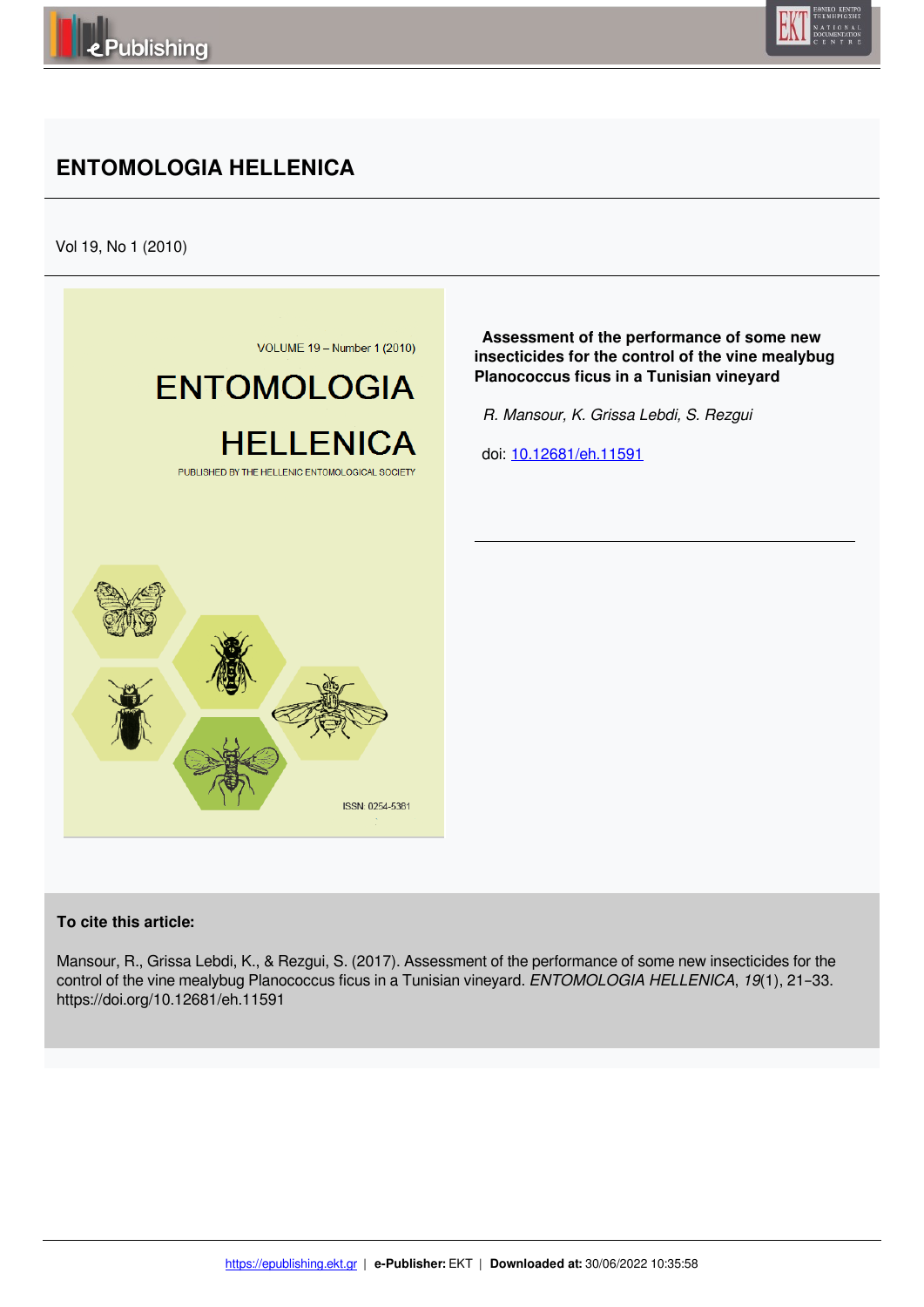## **Assessment of the performance of some new insecticides for the control of the vine mealybug** *Planococcus ficus* **in a Tunisian vineyard**

## $\mathbf{R}.$  MANSOUR<sup>1\*</sup>, K. GRISSA LEBDI<sup>1</sup> AND S. REZGUI<sup>2</sup>

*1 Department of Plant Protection and Post-harvest Diseases, Laboratory of Entomology,* 

*National Agronomic Institute of Tunisia, 43, Avenue Charles Nicolle,* 

*1082 Cité Mahrajène, Tunis, Tunisia 2 Department of Crop Production Sciences, National Agronomic Institute of Tunisia, 43, Avenue Charles Nicolle, 1082 Cité Mahrajène, Tunis, Tunisia* 

## **ABSTRACT**

Mealybugs (Hemiptera: Pseudococcidae) cause major economic losses in many Tunisian grapegrowing areas. In an attempt to improve management strategies for the Vine Mealybug (VM) *Planococcus ficus* (Signoret), three insecticides, imidacloprid, Prev-Am® and spirotetramat, were evaluated for their effect on this insect on vine, with reference to methidathion. The systemic insecticide spirotetramat (Movento® 150 OD) provided the greatest control performance of the VM populations, compared to the contact insecticide methidathion, the systemic insecticide imidacloprid applied through furrow irrigated system, and to Prev-Am®, a new contact biopesticide. Three weeks after treatment, VM eggs and adult females were missing from spirotetramat-treated vines. Additionally, spirotetramat supplied a long-residual activity against VM populations and prevented further spread of these insects on vine leaves. Therefore, this new systemic insecticide could be incorporated in an Integrated Pest Management program for VM control in Tunisian vineyards. Despite its short-residual activity, Prev-Am® was shown to be more effective than both methidathion and imidacloprid, mainly on VM eggs and L3 nymphs, and resulted in the highest level of VM L1-L2 nymph decrease on vine trunks. Hence, this biopesticide might prove useful for VM management in vineyards.

KEYWORDS: Tunisia, vine, *Planococcus ficus*, insecticide treatment, Integrated Pest Management.

## **Introduction**

Mealybugs (Hemiptera: Pseudococidae) are small, soft-bodied noxious insect pests that feed by sucking plant sap. Among mealybug species, *Planococcus ficus* (Signoret), the vine mealybug is considered key pest of grapevine, causing serious damages on vine production and quality in many grape growing regions of the world (Ben-Dov 1994, Godinho and Franco 2001, Godfrey et al. 2003, Daane et al. 2004, De Borbon et al. 2004, Walton and Pringle 2004, Buonocore et al. 2008, Walton et al. 2009).

In Tunisia, two mealybug species have been identified in vineyards, the Vine Mealybug (VM) *P. ficus* and the Citrus Mealybug

*\*Corresponding author, e-mail: ramzi\_mns@yahoo.fr*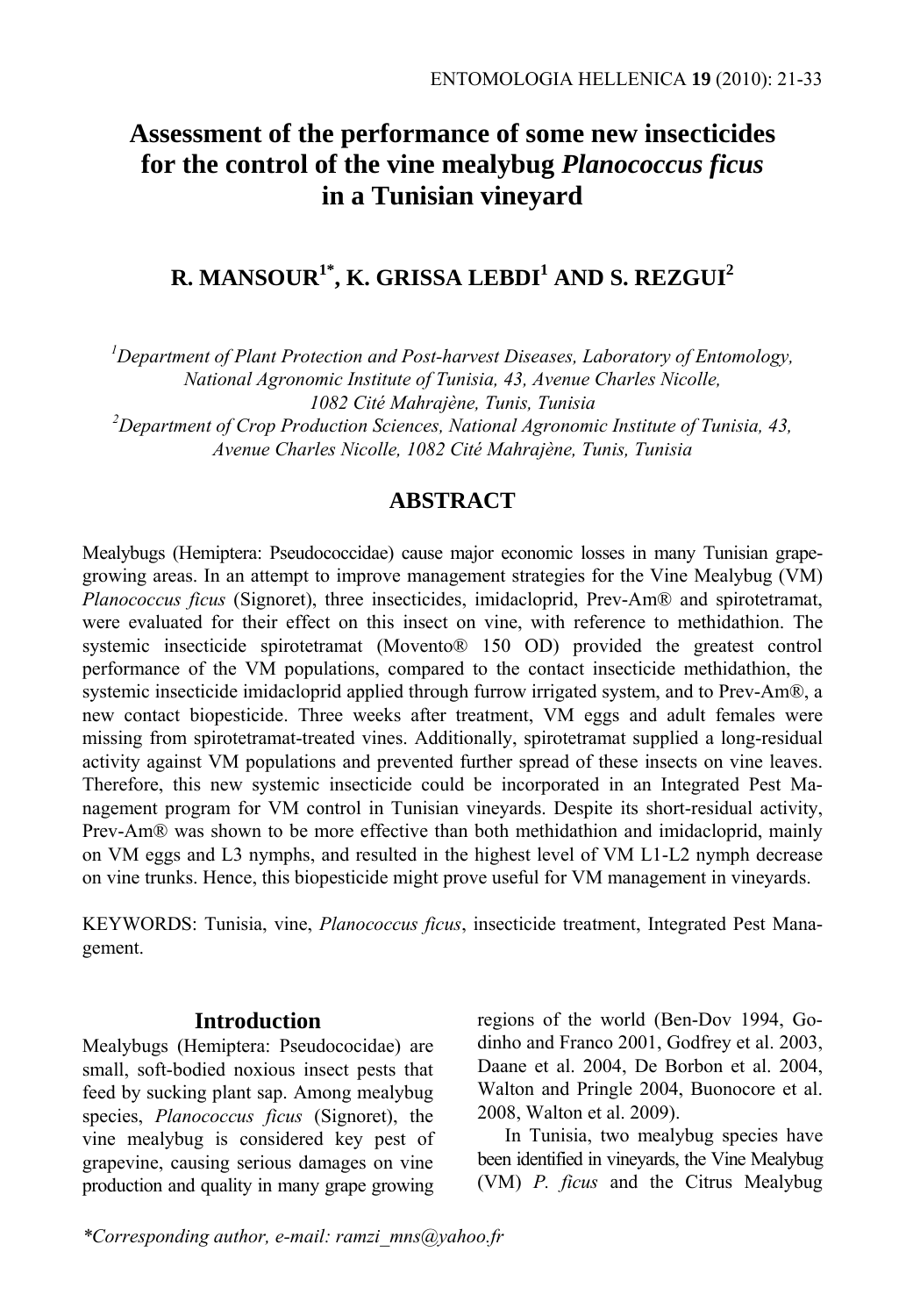(CM) *P. citri* (Risso) (Mansour 2008, Mahfoudhi and Dhouibi 2009, Mansour et al. 2009). Very few studies have been performed on the management and the control of these insects in Tunisian vineyards.

Both species decrease crop quality by excreting honeydew, which promotes the development of sooty mold fungi and furthermore they are vectors of several viral diseases of grapevines, such as the leafroll associated virus 3 (GLRaV-3) (Cabaleiro and Segura 1997, De Borbon et al. 2004, Tsai et al. 2008, Mahfoudhi et al. 2009). In order to minimize crop losses and to constrain the serious problem of viral diseases in vineyards, vine producers are encouraged to use control measures against these pests.

A strategy for an effective control of mealybugs should be based on an integrated pest management program, involving monitoring of pest population by sex-pheromone traps and the integration of different control methods such as cultural practices, biological control, and insecticide applications.

Chemical treatments using synthetic insecticides are still the most widely used tools to cope with mealybug problems (Franco et al. 2009). Nevertheless, chemical products may be ineffective because mealybugs often reside beneath the vine's bark or underground (Daane et al. 2006), and due to the typical waxy body cover and the clumped spatial distribution pattern of these insects (Franco et al. 2009). Broad spectrum insecticides may also negatively impact the natural enemies of mealybugs (Walton and Pringle 1999). Furthermore, insecticide resistance has also caused the use of some chemicals to be unsustainable (Franco et al. 2009).

In Tunisian vineyards, the organophosphates methidathion and chlorpyriphosethyl, applied in spring-summer, are extensively used to control mealybugs, despite their limited effectiveness (Youssfi 2007). Therefore, the investigation of more selective and effective insecticides has been carried out in order to provide growers with better tools for mealybug pest management in vineyards.

In the present study, the assessment of the impact of three insecticides (spiro– tetramat, Prev-Am® and imidacloprid) on summer VM populations on vine was carried out and compared to the contact insecticide methidathion in an attempt to refine and strengthen management programs for mealybugs.

## **Materials and Methods**

#### **Study site**

The experiment was conducted in summer 2008 in a table-grape vineyard, heavily infested by VM populations, located in Takelsa delegation (36°48'58"N, 10°38'48"E, 98 m a.s.l.).

The study site is a 1.5 ha 21-years old vineyard, planted with the "Muscat d'Italie" variety and furrow irrigated. The vineyard was installed according to pergola system and with a distance of plantation between vines of 4 x 2 m. During the present study, no insecticide intervention was performed in this vineyard.

Insecticide trial was conducted on "Muscat d'Italie" vines in a plot (195 vines) of Takelsa vineyard.

#### **Treatments and rates**

The aim of this insecticide trial was to evaluate the effectiveness of (a) Prev-Am® (200 ml/hl, ORO AGRI International LTD), a contact biopesticide containing orange oil, borax and organic surfactants, (b) imidacloprid (Confidor, 3 ml/l/vine, Bayer CropScience), a systemic nicotinoid insecticide, and (c) spirotetramat (Movento® 150 OD, 120 ml/hl, Bayer CropScience), a systemic tetramic acid insecticide, on the control of summer mealybug populations. (d) Methidathion (Medakill 40% EC, 150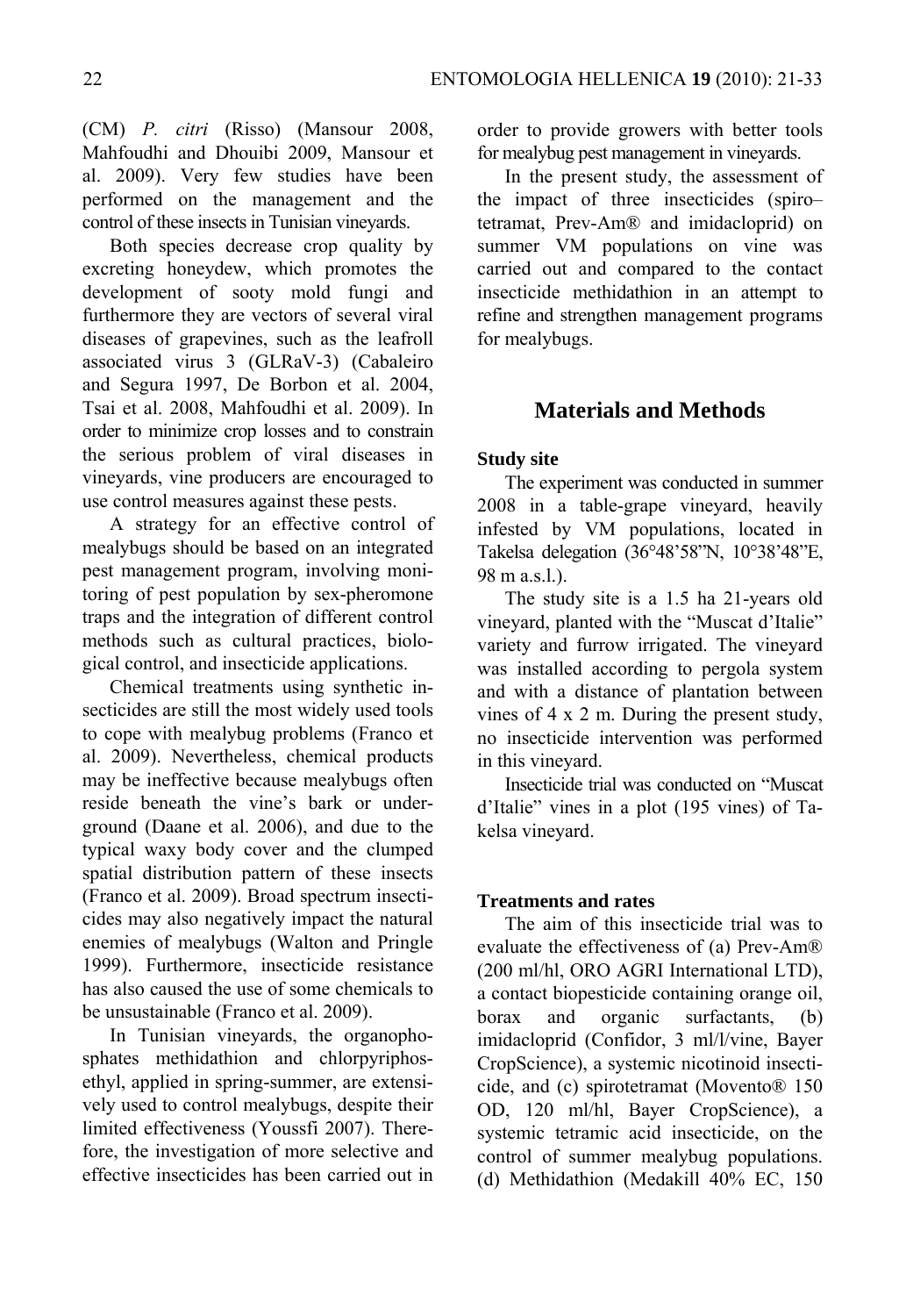ml/hl, Chimic Agri), a contact organophosphate insecticide commonly used to control mealybug populations in Tunisian vineyards, was selected as reference insecticide to be compared with the tested active ingredients. (e) An untreated control was also considered.

#### **Timing of application and experimental design**

The follow-up of the male flight activity of the VM was performed, in order to specify the appropriate moment for the treatment application, using two Delta traps (Scentry Biologicals INC., USA) baited with one pheromone lure (Biosystèmes France s.a.r.l.) each. Franco et al. (2009) suggested that monitoring systems using mealybug female sex-pheromone provide vital information for the timing of insecticide applications. Each pheromone-trap was hung in the vine canopy approximately 1.5 m above the ground. The traps were changed weekly and all VM adult males were counted using binocular microscope; while the lures were changed every three weeks.

Each insecticide treatment was applied on June 12 (T), precisely one day after the first summer VM male flight peak was noted, and when mealybug population consisted of mainly young instar nymphs, the most susceptible stages. Treatments were replicated 3 times in a randomized complete block design. Each replicate encompassed 13 vines.

#### **Application equipment**

All insecticides, except imidacloprid, were applied using an atomizer with a capacity of 12 L and an herbicide sprayer with a capacity of 18 L. To prepare the soil to receive imidacloprid, a 1-day pretreatment irrigation was carried out and imidacloprid was then applied into the furrows. To avoid the loss of this insecticide within the soil and to move it into the root zone, the treatment application was followed by a 1-day posttreatment irrigation.

#### **Post-treatment evaluation procedure**

Five vines were randomly selected per replicate for mealybug counts. A 5-minute time search was conducted on each single vine trunk (including cordon and canes), during which all mealybug developmental stages (eggs, first, second and third instar nymphs, and adult females) were recorded and counted. Mealybug counts were carried out 3, 7, 14 and 21 days after insecticide application.

The density of mealybug young nymphs (first and second instar) on vine leaves was estimated 28 and 42 days after treatment, by sampling 60 randomly selected leaf/replicate (180 leaf/treatment), and counting all mealybug observed on each leaf when crawlers were moving from the trunk.

The effectiveness of the applied insecticides on mealybug populations was evaluated according to the Abbott's formula:

% efficacy =  $[(T_0 - T_t / T_0) \times 100]$ where  $T_0$  = number of alive VM on un-

treated vines (control) and  $T_t$  = number of alive VM on treated vines.

#### **Statistical analyses**

Densities of VM adult females, eggs, L1-L2 and L3 nymphs found on vines after insecticide treatment were transformed [Arcsin  $((\sqrt{x})/100)$ ] to standardize the data distribution and to stabilize the variance. The transformed Data were analyzed by One-Way ANOVA (SAS Institute INC., Cary, NC). Means were separated using the Least Significant Differences (LSD)-test at  $P = 0.05$ .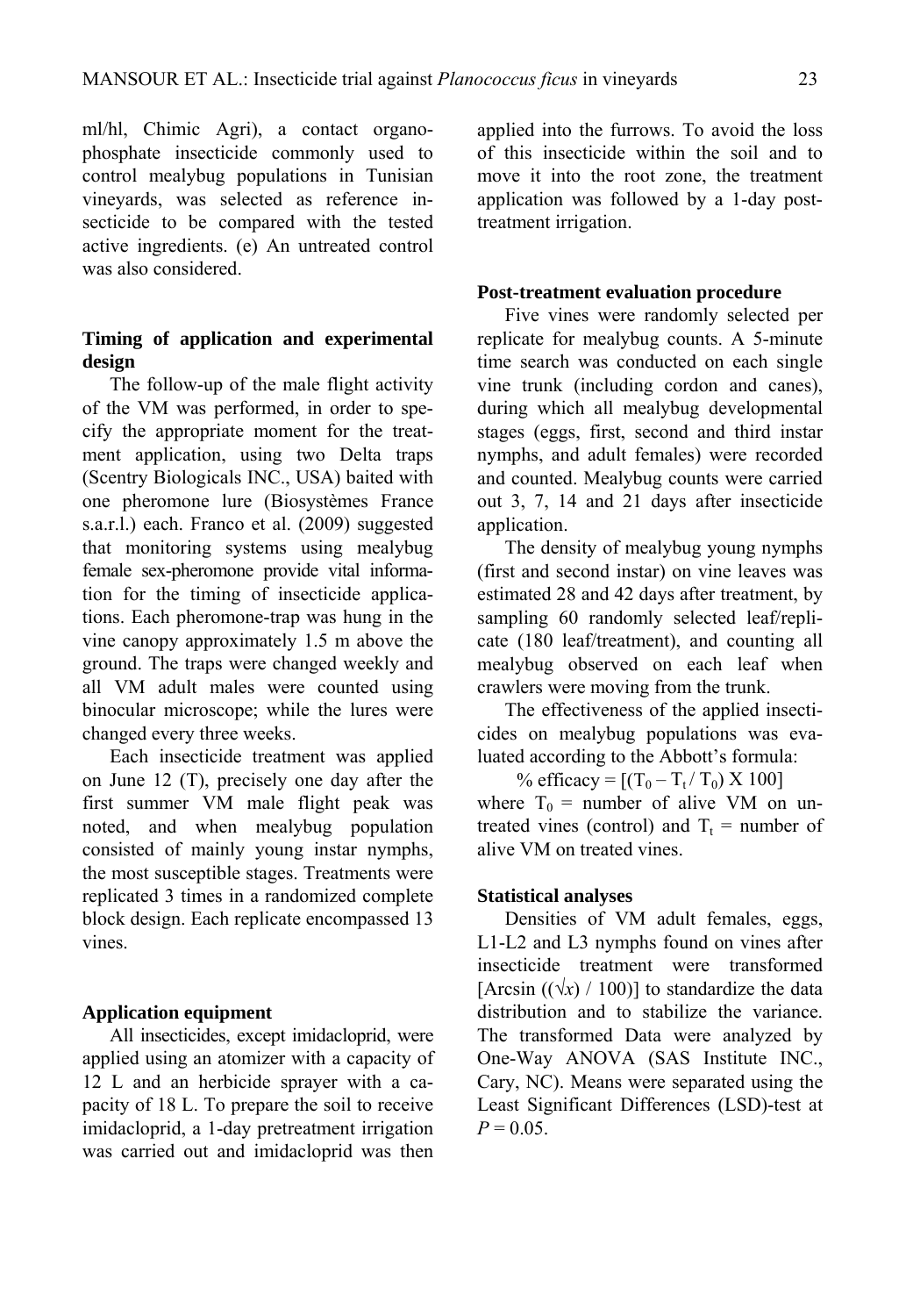

FIG. 1. Male flight activity of the vine mealybug *Planococcus ficus* in the experiment vineyard (March-December, 2008).

## **Results**

#### **Male flight activity**

The male flight activity of the VM took place in late April and completely declined in the first week of November. Catches were initially low (< 30 males/trap/week) but progressively increased from late May to reach an average number of 112 males/trap/ week. During the VM male flight period, five peaks were recorded with the two highest male counts noted in the second week of June and in early July with 193 and 360 males/trap/week, respectively (Fig. 1).

Insecticide treatments were triggered one day after the first summer VM flight peak (193 VM males/trap/week) was recorded.

#### **Efficacy of treatments on adult females on vine trunks**

The application of spirotetramat drasticcally decreased numbers of mealybug adult females on vine trunks and resulted in less mealybug abundance compared to methidathion, Prev-Am®, and imidacloprid treatments. Three weeks after treatment, Spirotetramat reduced the VM adult female population to zero, however, with more than 70% of efficacy, both Prev-Am® and imidacloprid treatments had numerically fewer VM adult females than methidathion (Table 1). Statistically, all insecticide treatments significantly  $(F = 17; df = 4; P < 0.0001)$ reduced VM adult female abundance, when compared to the untreated vines. The average density of VM adult females on vine trunks was not significantly different between methidathion, imidacloprid and Prev-Am®, while VM adult female number on spirotetramat-treated vines was significantly different from all other treatments (Table 2).

### **Efficacy of treatments on eggs on vine trunks**

Spirotetramat proved highly effective in reducing eggs on vine trunks, compared to all other treatments. Despite its limited efficacy  $(< 45\%)$  three days after treatment,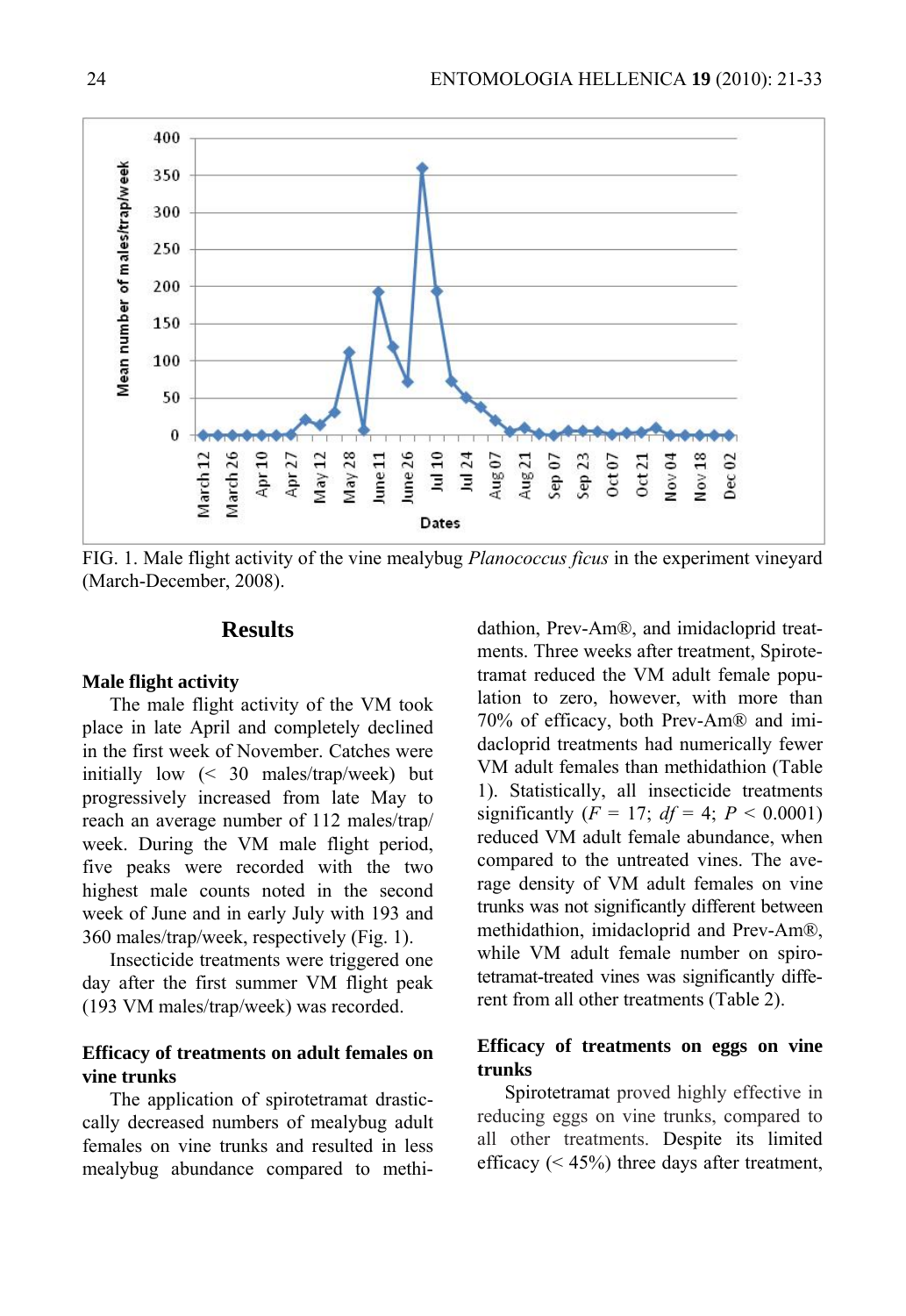| <b>Treatment</b>       | Days following insecticide application |                          |          |                          |          |          |          |          |
|------------------------|----------------------------------------|--------------------------|----------|--------------------------|----------|----------|----------|----------|
|                        | 3                                      |                          |          |                          | 14       |          | 21       |          |
|                        | Density*                               | Abbott %                 | Density* | Abbott %                 | Density* | Abbott % | Density* | Abbott % |
| Untreated<br>(control) | 146                                    | $\overline{\phantom{a}}$ | 125      | $\overline{\phantom{a}}$ | 241      | -        | 252      | ٠        |
| Methidathion           | 59                                     | 59.6                     | 81       | 35.2                     | 100      | 58.5     | 135      | 46.4     |
| Imidacloprid           | 108                                    | 26                       | 106      | 15.2                     | 87       | 63.6     | 71       | 71.8     |
| Prev-Am                | 58                                     | 60.3                     | 64       | 48.8                     | 85       | 64.7     | 67       | 73.4     |
| Spirotetramat          | 41                                     | 71.9                     | 13       | 89.6                     | 13       | 94.6     | 0        | 100      |

TABLE 1. Population density and efficacy (Abbott %) of insecticide treatments on VM adult females on vine trunks.

\*number of VM adult females/15 vine trunks; Abbott % =  $[(T_0 - T_t / T_0) \times 100]$ , where:  $T_0$  = number of alive mealybugs on untreated vines (control),  $T_t$  = number of alive mealybugs on treated vines

TABLE 2. Effect of insecticide treatments on VM population densities on vine trunks compared to untreated control.

| <b>Treatment</b>       | Mealybug densities per 5-minute time search/trunk (mean $\pm$ SD) |                                 |                                 |                                |  |  |  |  |
|------------------------|-------------------------------------------------------------------|---------------------------------|---------------------------------|--------------------------------|--|--|--|--|
|                        | adult females                                                     | eggs                            | $L1-L2$                         | L <sub>3</sub>                 |  |  |  |  |
| Untreated<br>(control) | $12.7 \pm 4.34$ a <sup>*</sup>                                    | $94.9 \pm 17.73$ a <sup>*</sup> | $26.2 \pm 11.48$ a <sup>*</sup> | $17.9 \pm 3.43$ a <sup>*</sup> |  |  |  |  |
| Methidathion           | $7.1 \pm 1.49$ b                                                  | $67.9 \pm 16.34$ ab             | $12.8 \pm 4.94$ h               | $10.2 \pm 1.04$ bc             |  |  |  |  |
| Imidacloprid           | $6.3 \pm 1.33$ b                                                  | $76.7 \pm 34.49$ ab             | $14.9 \pm 7.05$ b               | $12.7 \pm 4.7$ ab              |  |  |  |  |
| Prev-Am                | $5.3 \pm 1.07$ b                                                  | $41.7 \pm 21.05$ bc             | $8.8 \pm 3.18$ b                | $6.4 \pm 0.98$ cd              |  |  |  |  |
| Spirotetramat          | $1.1 \pm 1.13$ c                                                  | $28.5 \pm 19.55$ c              | $13.3 \pm 3.72$ b               | $6.1 \pm 3.64$ d               |  |  |  |  |
| $\overline{F}$         | 17                                                                | 3.58                            | 4.74                            | 10.49                          |  |  |  |  |
| df                     | $\overline{4}$                                                    | 4                               | $\overline{4}$                  | 4                              |  |  |  |  |
| $\boldsymbol{P}$       | < 0.0001                                                          | 0.0161                          | 0.0041                          | < 0.0001                       |  |  |  |  |

\*Means followed by the same letter are not significantly different  $(P = 0.05)$  within each column; SD: Standard Deviation; L1: first instar nymphs, L2: second instar nymphs, L3: third instar nymphs

spirotetramat involved a total disappearance of VM eggs, three weeks after treatment. Methidathion and imidacloprid had either no apparent or limited  $( $50\%$ ) efficacy on VM$ eggs, contrary to Prev-Am® which reduced mealybug egg density by more than 80%, three weeks after treatment (Table 3). A significant effect of treatments  $(F = 3.58)$ ;  $df = 4$ ;  $P < 0.05$ ) was observed on mealybug egg density. Spirotetramat-treated vines had the lowest VM egg density (averaging 28.5 **±** 19.55 (SD) eggs/vine trunk) which was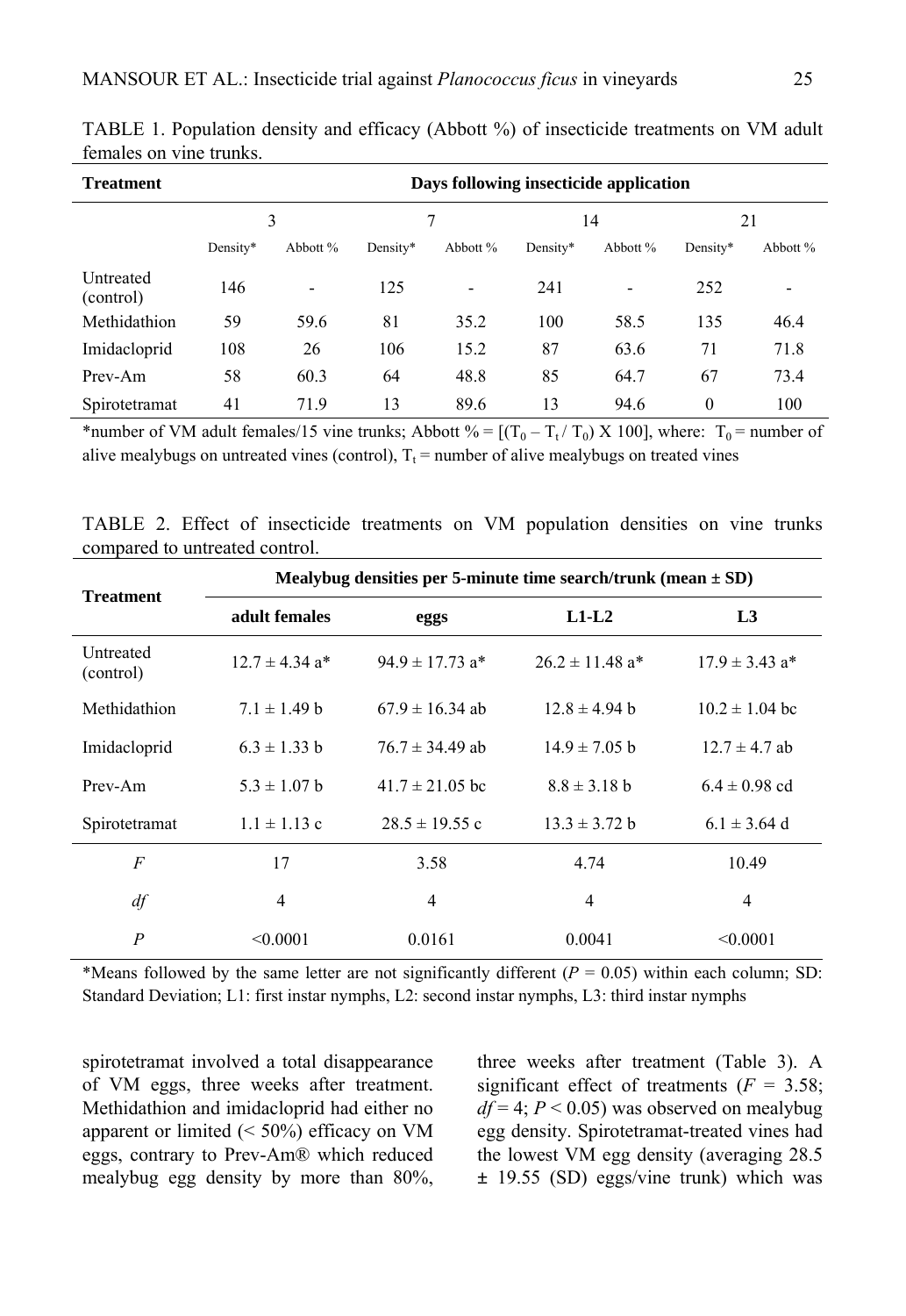significantly different to that recovered from Prev-Am® (41.7 **±** 21.05 (SD) eggs/vine trunk), methidathion or imidacloprid treatments (Table 2).

### **Efficacy of treatments on L1-L2 nymphs on vine trunks**

The biopesticide Prev-Am® resulted in the highest levels of VM L1-L2 nymph suppression compared to the other treatments. Three days, two and three weeks after treatment, the L1-L2 density was reduced by more than 65% on Prev-Am®-treated vines (Table 4); while, two weeks after treatment, no apparent effect on L1-L2 nymphs was supplied by imidacloprid treatment (Table 4). Statistically speaking, all insecticide treatments resulted in significantly fewer  $(F = 4.74)$ ;  $df = 4$ ;  $P < 0.05$ ) VM L1-L2 nymphs on vine trunks compared to the untreated control, nevertheless, no significant differrences were observed among the four insecticide treatments (Table 2).

## **Efficacy of treatments on L3 nymphs on vine trunks**

Although they provided limited efficacy (<50%) three days after treatment, Prev-Am® and spirotetramat were found to be the most effective treatments in reducing VM L3 nymphs on vine trunks (Table 5). Three weeks after treatment, spirotetramat decreased VM L3 population by more than 90%, whereas, Prev-Am® supplied about 65% of efficacy. In contrast, both methidathion and imidacloprid resulted in higher infestation than both spirotetramat and Prev-Am® treatments, and generated less than 60% of VM L3 decrease during the post-treatment period. All treated vines had significantly  $(F = 10.49; df = 4; P < 0.0001)$  fewer VM L3 nymphs than the untreated. However, significantly higher VM L3 counts were found on vines treated with methidathion, imidacloprid, or Prev-Am® relative to vines treated with spirotetramat (Table 2).

### **Efficacy of treatments on L1 - L2 nymphs on vine leaves**

Spirotetramat caused the greatest reduction in VM L1-L2 nymph numbers on vine leaves, resulting in more than 90% of efficacy, 28 and 42 days after treatment, in opposite to the other insecticide treatments whose efficacy did not exceed 60% in the same period (Table 6). Statistical analyses revealed significant impact of treatment  $(F = 5.87; df = 4; P < 0.05)$  on VM L1 - L2 nymph density on vine leaves. The imidacloprid, methidathion, Prev-Am® and the untreated control treatments did not differ significantly based on the abundance of VM L1-L2 nymphs on vine leaves. While spirotetramat significantly reduced the density of VM L1-L2 nymphs, which averaged 0.08 **±**  0.05 (SD) /leaf, compared to the other treatments (Table 7).

## **Overall efficacy of insecticide treatments on VM populations**

The average efficacy of each insecticide in each control date was estimated on VM populations, regardless to the developmental stage. Spiroteramat was the most effective insecticide against VM populations during all post-treatment check dates with progressive increase in its average efficacy, ranging from less than  $55 \pm 12.3$ (SD) % three days after treatment to more than  $80 \pm 12.3$  (SD) %, three weeks after treatment. However, during the post-treatment period, Prev-Am® proved more effective on VM populations, resulting in  $73.5 \pm 7.7$  (SD) % of average efficacy, three weeks after treatment, when compared to both methidathion and imidacloprid (Table 8).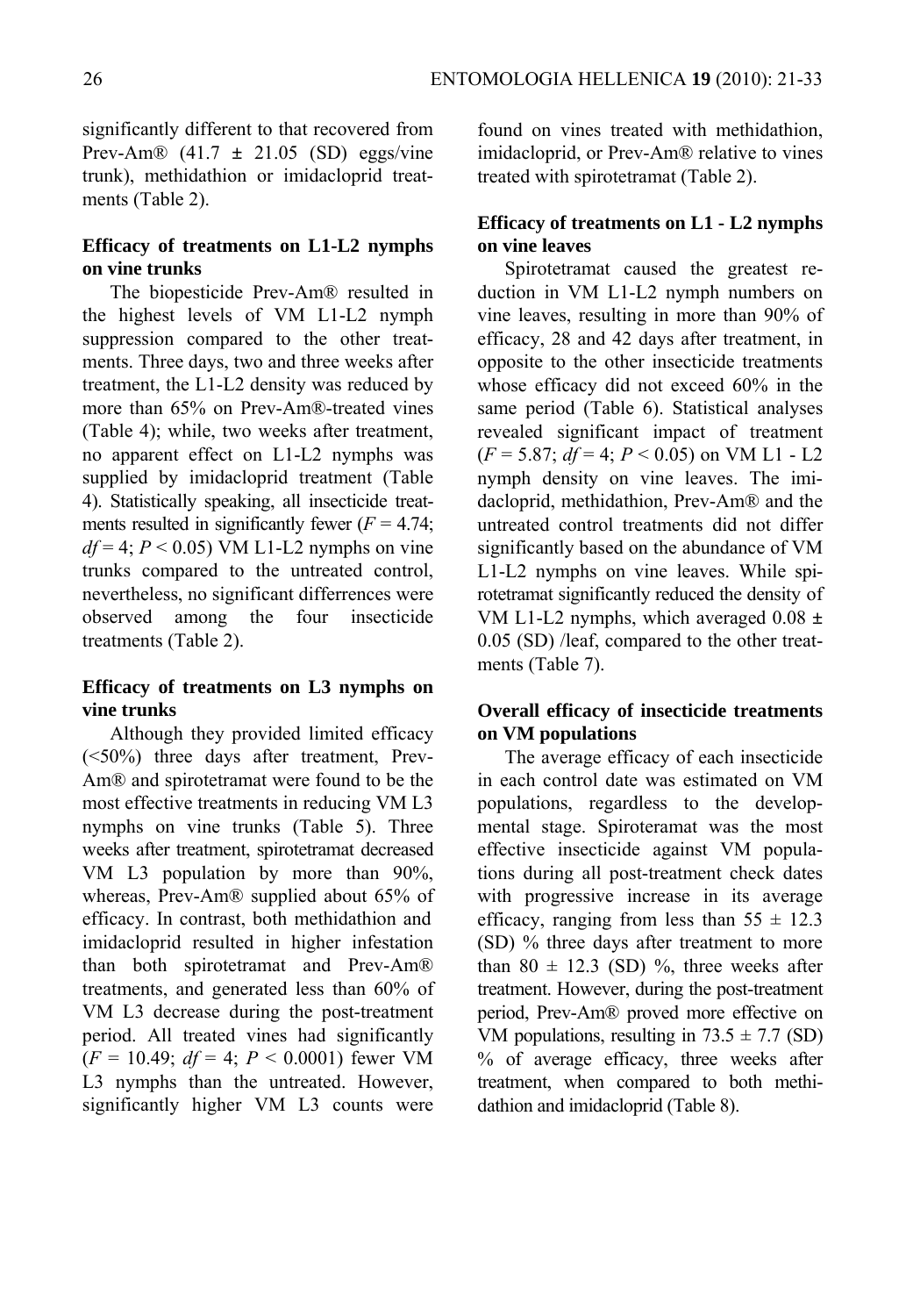| <b>Treatment</b>       | Days following insecticide application |                          |          |                |          |                          |          |                          |
|------------------------|----------------------------------------|--------------------------|----------|----------------|----------|--------------------------|----------|--------------------------|
|                        | 3                                      |                          |          |                | 14       |                          | 21       |                          |
|                        | Density*                               | Abbott $%$               | Density* | Abbott %       | Density* | Abbott %                 | Density* | Abbott %                 |
| Untreated<br>(control) | 1176                                   | $\overline{\phantom{0}}$ | 1215     | $\blacksquare$ | 1615     | $\overline{\phantom{0}}$ | 1690     | $\overline{\phantom{0}}$ |
| Methidathion           | 1252                                   | $\theta$                 | 705      | 42             | 950      | 41.2                     | 1170     | 30.8                     |
| Imidacloprid           | 1793                                   | $\mathbf{0}$             | 612      | 49.6           | 880      | 45.5                     | 1315     | 22.2                     |
| Prev-Am                | 800                                    | 32                       | 965      | 20.6           | 472      | 70.8                     | 265      | 84.3                     |
| Spirotetramat          | 660                                    | 43.9                     | 488      | 59.8           | 560      | 65.3                     | $\theta$ | 100                      |

TABLE 3. Population density and efficacy (Abbott %) of insecticide treatments on VM eggs on vine trunks.

\*number of VM eggs/15 vine trunks; Abbott % =  $[(T_0 - T_t / T_0) \times 100]$ , where:  $T_0$  = number of alive mealybugs on untreated vines (control),  $T_t$  = number of alive mealybugs on treated vines

TABLE 4. Population density and efficacy (Abbott %) of insecticide treatments on VM (L1- L2) nymphs on vine trunks.

| <b>Treatment</b>       | Days following insecticide application |                          |          |                          |          |          |          |          |
|------------------------|----------------------------------------|--------------------------|----------|--------------------------|----------|----------|----------|----------|
|                        | 3                                      |                          | 7        |                          | 14       |          | 21       |          |
|                        | Density*                               | Abbott %                 | Density* | Abbott %                 | Density* | Abbott % | Density* | Abbott % |
| Untreated<br>(control) | 578                                    | $\overline{\phantom{0}}$ | 495      | $\overline{\phantom{a}}$ | 285      | -        | 212      | -        |
| Methidathion           | 300                                    | 48.1                     | 172      | 65.2                     | 130      | 54.4     | 168      | 20.7     |
| Imidacloprid           | 294                                    | 49.1                     | 241      | 51.3                     | 290      | $\theta$ | 69       | 67.4     |
| Prev-Am                | 169                                    | 70.7                     | 158      | 68.1                     | 138      | 51.6     | 63       | 70.3     |
| Spirotetramat          | 273                                    | 52.7                     | 213      | 56.9                     | 166      | 41.7     | 148      | 30.2     |

\*number of VM (L1-L2) nymphs /15 vine trunks; Abbott % =  $[(T_0 - T_t/T_0) \times 100]$ , where:  $T_0$  = number of alive mealybugs on untreated vines (control),  $T_t$  = number of alive mealybugs on treated vines

| <b>Treatment</b>       | Days following insecticide application |                          |          |                          |          |                          |          |                          |
|------------------------|----------------------------------------|--------------------------|----------|--------------------------|----------|--------------------------|----------|--------------------------|
|                        | 3                                      |                          |          |                          | 14       |                          | 21       |                          |
|                        | Density*                               | Abbott %                 | Density* | Abbott %                 | Density* | Abbott %                 | Density* | Abbott %                 |
| Untreated<br>(control) | 203                                    | $\overline{\phantom{0}}$ | 267      | $\overline{\phantom{a}}$ | 274      | $\overline{\phantom{0}}$ | 329      | $\overline{\phantom{0}}$ |
| Methidathion           | 170                                    | 16.2                     | 163      | 38.9                     | 135      | 50.7                     | 147      | 55.3                     |
| Imidacloprid           | 165                                    | 18.7                     | 157      | 41.2                     | 296      | $\theta$                 | 144      | 56.2                     |
| Prev-Am                | 106                                    | 47.8                     | 79       | 70.4                     | 90       | 67.1                     | 111      | 66.2                     |
| Spirotetramat          | 104                                    | 48.7                     | 157      | 41.2                     | 81       | 70.4                     | 25       | 92.4                     |

TABLE 5. Population density and efficacy (Abbott %) of insecticide treatments on VM L3 nymphs on vine trunks.

\*number of VM L3 nymphs/15 vine trunks; Abbott % =  $[(T_0 - T_t / T_0) \times 100]$ , where:  $T_0$  = number of alive mealybugs on untreated vines (control),  $T_t$  = number of alive mealybugs on treated vines.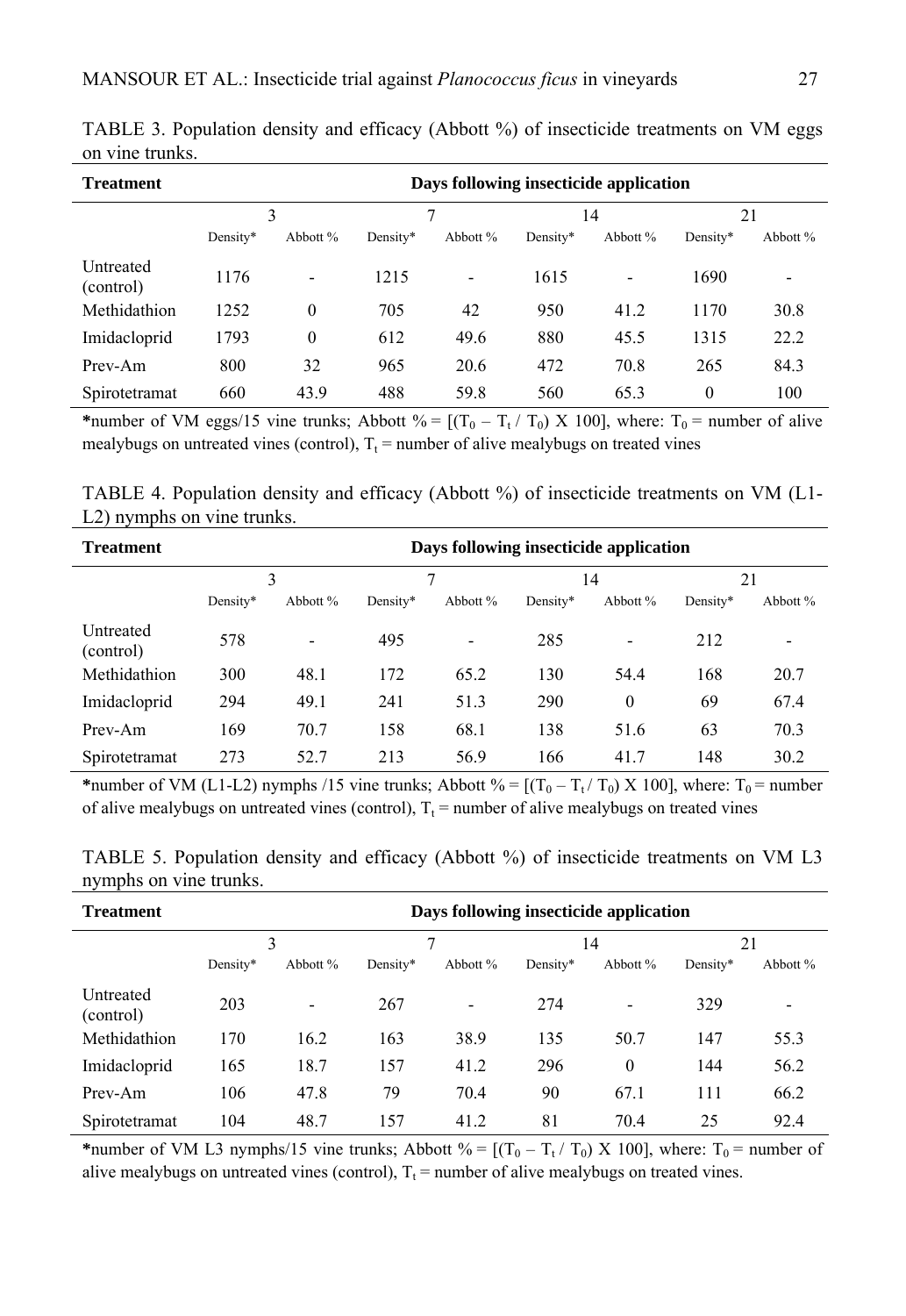## **Discussion**

Methidathion, an Insect Cholinesterase Inhibitor, supplied limited control performance on VM populations, resulting in less than 60% of average efficacy, compared to Prev-Am® and spirotetramat (Tables 7, 8). The highest performance of methidathion was observed seven days after treatment when VM L1-L2 nymph density was 65% lower than the untreated control. Similar results were found by Youssfi (2007) who showed that methidathion provided limited efficacy on mealybug populations in a Tunisian (Cap-Bon) vineyard. This is presumably because the mealybug's ability to protect itself, especially under the bark trunk (cryptic behavior) and waxy excretions which covers its body resulted in the inability of this insecticide to achieve contact with the pest. Besides, it might be possible that the VM developed resistance to methidathion, due to its frequent use in Tunisian grape-growing areas. Flaherty et al. (1982) suggested that the multivoltinous character of mealybugs and the frequent application of inefficient control measures accelerate the development of insecticide resistance.

However, the contact biobesticide Prev-Am® proved more effective than both methidathion and imidacloprid on VM poputlations, mainly on eggs and L3 nymphs on vine trunks, and resulted in the highest level of VM L1-L2 nymph decrease on vine trunks. Nevertheless, on vine leaves, Prev-Am® had statistically similar numbers of VM L1-L2, comparable to imidacloprid, methidathion, and untreated treatments. This finding leads us to believe that a single application of Prev-Am® is inadequate to limit further spread of VM populations. Therefore, a second foliar application of this biopesticide at about mid-July could probably enhance VM decrease and supply sufficient control of these insects until harvest.

On the other hand, the systemic insecticide imidacloprid, applied through furrowirrigated system, resulted in VM density levels statistically close to those recovered from methidathion treatment and higher than those observed in Prev-Am® and spirotetramat-treated vines. The limited efficacy of imidacloprid is likely related to its mode of application, through furrow-irrigated system, which could involve a significant loss of this product in the soil, contrary to the case of a drip irrigated system which allows a well pick-up of the insecticide by the vine's root system and a non loss of the applied product in the soil. Daane et al. (2006) indicated that furrow-irrigated vines have a more widespread root zone, which makes delivery of the insecticide to the entire root zone difficult and results in a more dilute application and poorer uptake of the applied product. Accordingly, in California vineyards, imidacloprid provided the greatest reduction in cluster damage caused by the VM when applied in April or in May through drip-irrigation system, compared to imidacloprid applied in a furrow-irrigated system (Daane et al. 2006). Moreover, in Tunisia, a single summer application of imidacloprid through drip irrigated system allowed a significant decrease, reaching 100%, of mealybug populations in Cap-Bon vineyards (Youssfi 2007).

The Lipid Biosynthesis Inhibitor insecticide spirotetramat, applied as foliar treatment, was shown to be the most effective pesticide based on the reduction of mealybug populations. Three weeks after treatment, the application of spirotetramat resulted in an outstanding level of control when VM egg and VM adult females totally disappeared from spirotetramat-treated vines (Tables 1, 3).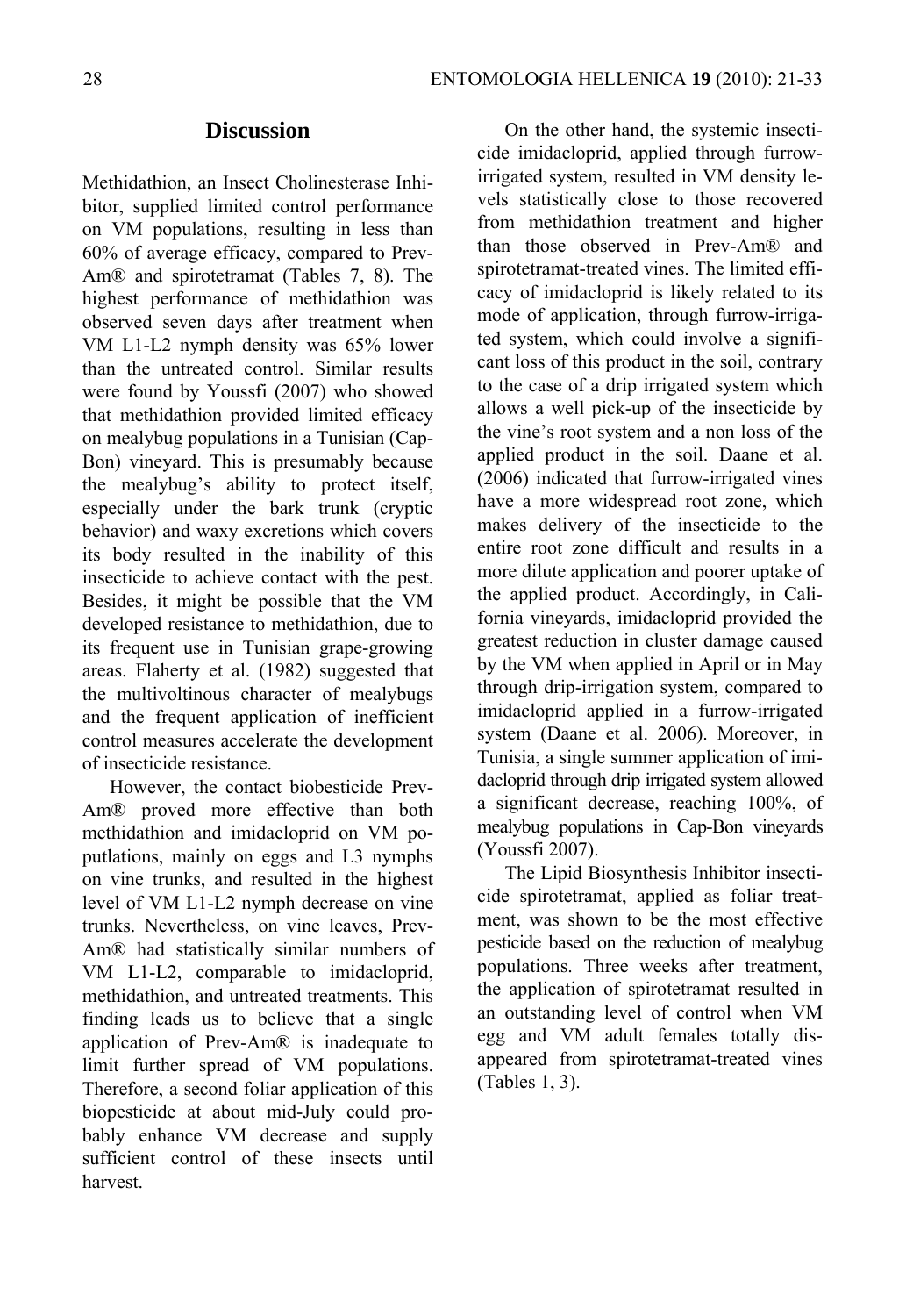| <b>Treatment</b>       | Days following insecticide application |                         |          |          |  |  |  |  |
|------------------------|----------------------------------------|-------------------------|----------|----------|--|--|--|--|
|                        | 28                                     |                         | 42       |          |  |  |  |  |
|                        | Density*                               | Abbott<br>$\frac{0}{0}$ | Density* | Abbott % |  |  |  |  |
| Untreated<br>(control) | 289                                    |                         | 108      |          |  |  |  |  |
| Methidathion           | 166                                    | 42.5                    | 45       | 58.3     |  |  |  |  |
| Imidacloprid           | 224                                    | 22.5                    | 52       | 51.8     |  |  |  |  |
| Prev-Am                | 139                                    | 51.9                    | 75       | 30.5     |  |  |  |  |
| Spirotetramat          | 23                                     | 92                      | 8        | 92.6     |  |  |  |  |

TABLE 6. Population density and efficacy (Abbott %) of insecticide treatments on VM (L1-L2) nymphs on vine leaves.

\*number of VM (L1-L2) nymphs/180 leaves; Abbott  $\% = [(T_0 - T_t)/T_0]$  $T_0$ ) X 100], where:  $T_0$  = number of alive mealybugs on untreated vines (control),  $T_t$  = number of alive mealybugs on treated vines.

The highest average of efficacy of this insecticide on VM populations on vine trunks was obtained three weeks after treatment, resulting in  $73.55 \pm 7.74$  (SD) % of VM decrease (Table 8). Besides, spirotetramat significantly reduced VM L1-L2 nymphs on vine leaves by more than 90% up to 42 days after treatment. This finding clearly reveals a long-residual activity of this insecticide on VM populations. Brück et al. (2009) stated that a single application of spirotetramat against mealybugs in some grape-growing areas in the USA, Mexico, South Africa and Europe (Spain, Portugal and Greece) provided an interesting long lasting protection until harvest. In fact, since mealybugs are both cryptic and sucking pests (phloem feeders), systemic insecticides such as spirotetramat, that has a 2-way up and down systemic activity within plant to be consumed by mealybugs on any part of the vine, might have an advantage over contact insecticides.

Forty-two days after treatment, a noteworthy decrease of VM L1-L2 nymph densities was noticed on leaves, including those of untreated vines. Three reasons could be considered to explain this observation. First, at about mid-July, the majority of VM population moved from leaves to bunches to ensure its food. Second, it might be possible that there was an important degree of VM predation by larvae of the Green Lacewing

TABLE 7. Effect of insecticide treatments on VM population densities on vine leaves compared to untreated control.

| <b>Treatment</b>              | $(L1-L2)$ nymph<br>densities /leaf<br>$mean \pm SD$ |
|-------------------------------|-----------------------------------------------------|
| <b>Untreated</b><br>(control) | $1.1 \pm 0.71$ a <sup>*</sup>                       |
| Methidathion                  | $0.8 \pm 0.67$ a                                    |
| Imidacloprid                  | $0.6 \pm 0.24$ a                                    |
| Prev-Am                       | $0.6 \pm 0.48$ a                                    |
| Spirotetramat                 | $0.08 \pm 0.05$ b                                   |
| F                             | 5.87                                                |
| df                            | 4                                                   |
| P                             | 0.0042                                              |

\*Means followed by the same letter are not significantly different  $(P = 0.05)$ ; SD: Standard Deviation; L1: first instar nymphs, L2: second instar nymphs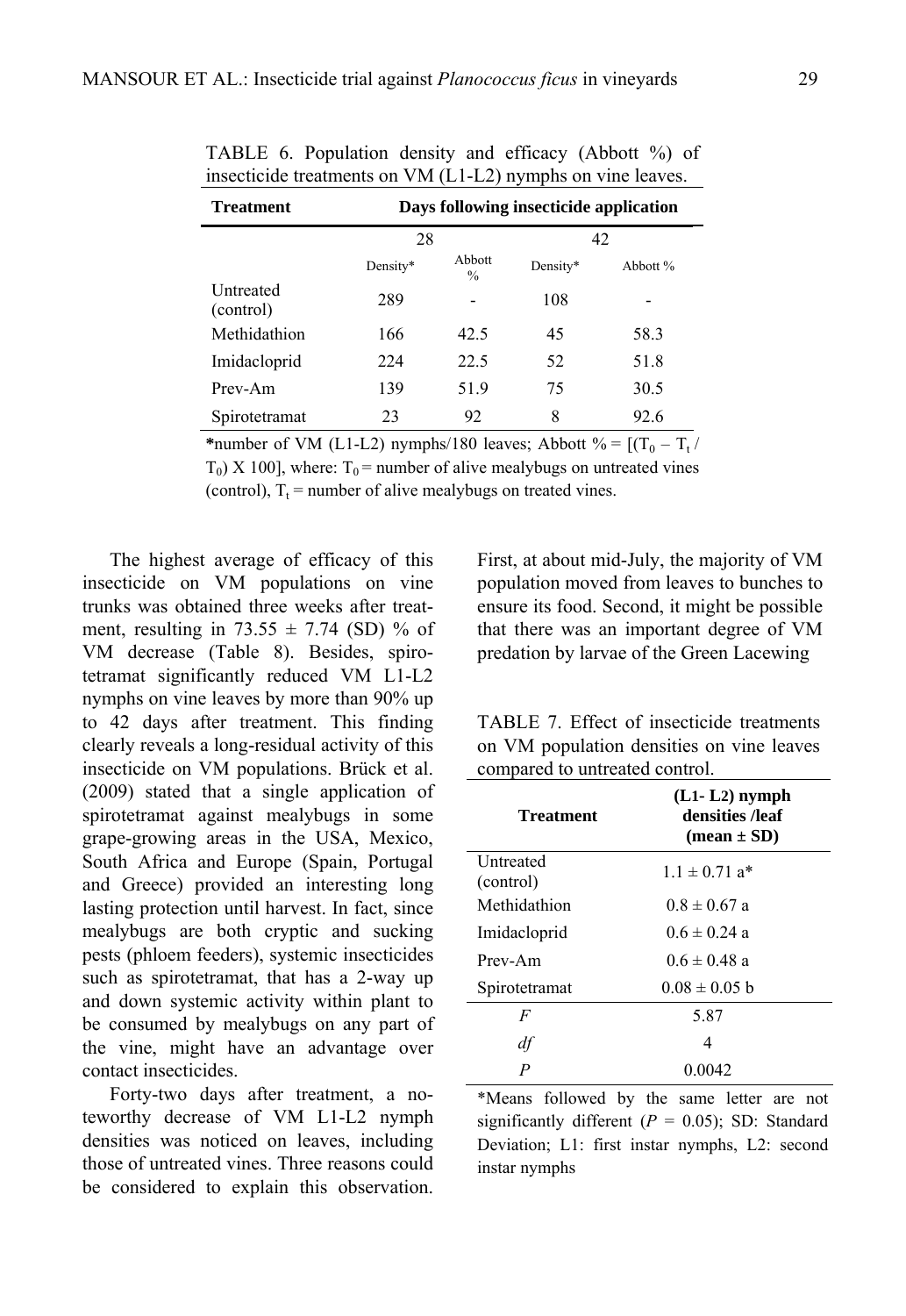| <b>Treatment</b> | Days following insecticide application |                    |                   |                    |  |  |  |  |  |
|------------------|----------------------------------------|--------------------|-------------------|--------------------|--|--|--|--|--|
|                  | 3                                      |                    | 14                | 21                 |  |  |  |  |  |
|                  | Abbott $% \pm SD$                      | Abbott $\% \pm SD$ | Abbott $% \pm SD$ | Abbott $\% \pm SD$ |  |  |  |  |  |
| Methidathion     | $30.97 \pm 27.63$                      | $45.32 \pm 13.53$  | $51.2 \pm 7.38$   | $38.3 \pm 15.49$   |  |  |  |  |  |
| Imidacloprid     | $23.45 \pm 20.3$                       | $39.32 \pm 16.67$  | $27.27 \pm 32.34$ | $54.4 \pm 22.44$   |  |  |  |  |  |
| Prev-Am          | $52.7 \pm 16.67$                       | $51.97 \pm 23.05$  | $63.55 \pm 8.35$  | $73.55 \pm 7.74$   |  |  |  |  |  |
| Spirotetramat    | $54.3 \pm 12.27$                       | $61.87 \pm 20.2$   | $68 \pm 21.69$    | $80.65 \pm 33.82$  |  |  |  |  |  |

TABLE 8. Overall efficacy (Abbott  $\% \pm SD$ ) of insecticide treatments on VM populations on vine trunks.

SD: Standard Deviation

*Chrysoperla carnea* Steph. (Neuroptera: Chrysopidae) frequently found on investigated leaves. Third, the high temperatures of July could have a drastic impact on VM L1- L2 nymphs. Indeed, in California (Coachella Valley) vineyards, a dramatic decline in VM density was reported in the summer and was perhaps due to increased mortality due to high temperature (Anonymous 2003).

In conclusion, our results revealed high performance of spirotetramat for VM control, as compared to the other insecticides. Moreover, this work showed the importance of knowing the differences in susceptibilities of VM developmental stages to insecticides. This could be very useful to determine the most accurate timing for insecticide application and to choose the appropriate insecticide for adequate VM control. Assuming that Prev-Am® resulted in the highest level of VM L1-L2 nymph decrease on vine trunks and spirotetramat proved the most effective against VM adult females, these two pesticides with different spectrum of activity, could be successfully incorporated together in an IPM program and applied early in the season before VM population has overlapping generations. In that context, the practical use of the mealybug pheromonetrap can help in early detection of VM and in the accuracy of the suitable control moment for mealybugs. Additionally, insecticide treatment should be triggered in close relation to the primary distributed VM developmental stage on vine. Further studies assessing the side effects of the tested insecticides on VM natural enemies could drastically contribute to refine IPM strategies against mealybugs in Tunisian vineyards.

### **Acknowledgements**

The «Institution de la Recherche et de l'Enseignement Supérieur Agricoles (IRESA)», the «Direction Générale de la Protection et du Contrôle de la Qualité des Produits Agricoles», the «Unité Coopérative de Production Agricole Essaada, Takelsa» and the «Atlas Agricole» and «Elmoussem Agricole» companies are gratefully acknowledged for their support. We thank two anonymous reviewers for useful comments and suggestions on an earlier version of the manuscript.

#### **References**

- Anonymous. 2003. Current status of the Vine Mealybug *Planococcus ficus* in California. A Report from the Division of Plant Health and Pest Prevention Services, USA, March 25, 2003.
- Ben-Dov, Y. 1994. A Systematic Catalogue of the Mealybugs of the World (Insecta: Homoptera: Coccoidea: Pseudococcidae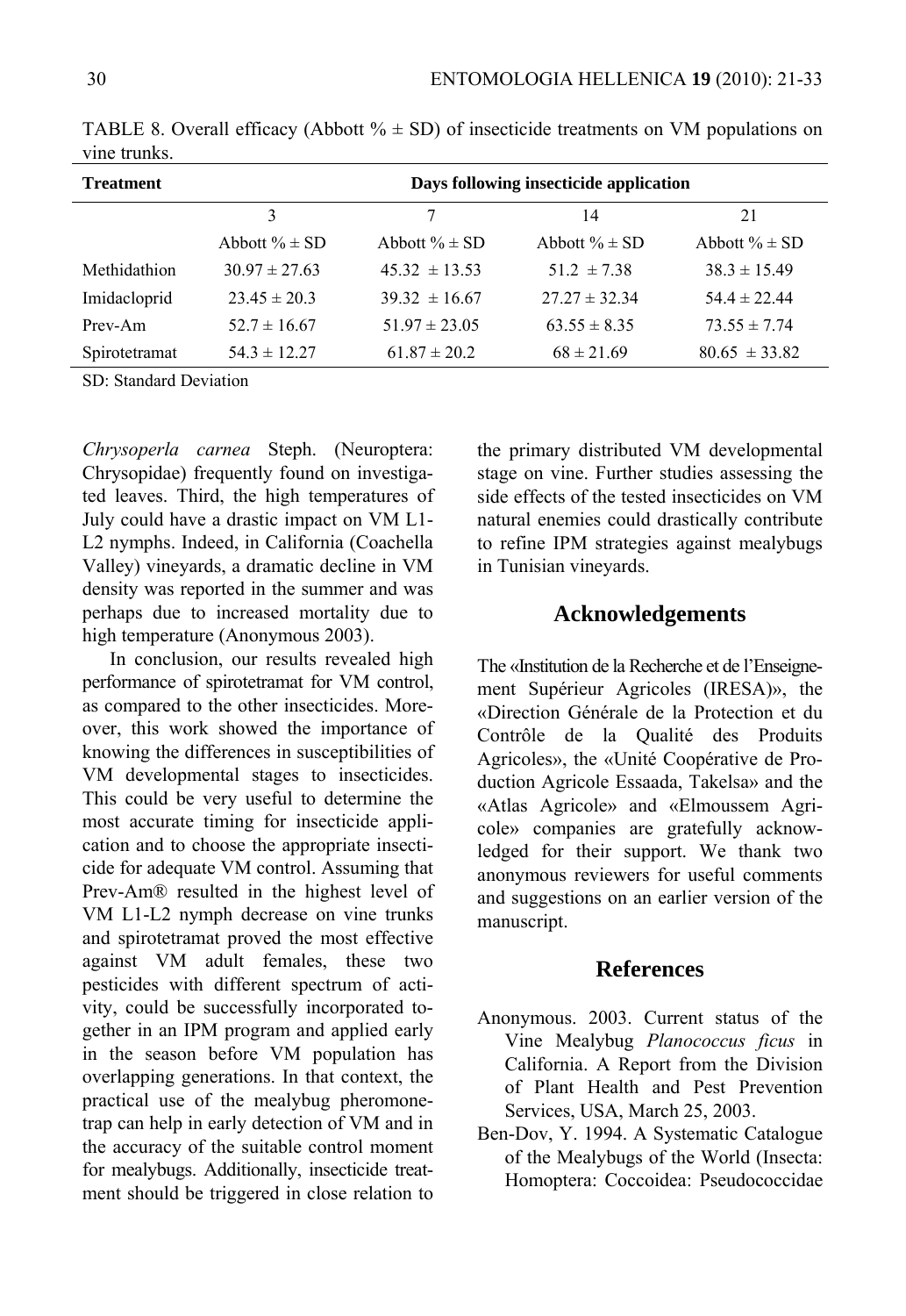and Putoidae) with data on geographical distribution, host plants, biology and economic importance. Intercept Limited Andover. 686 pp.

- Brück, E., A. Elbert, R. Fischer, S. Krueger, J. Kühnhold, A.M. Klueken, R. Nauen, J.F. Niebes, U. Reckmann, H.J. Schnorbach, R. Steffens and X. Van Waetermeulen. 2009. Movento®, an innovative ambimobile insecticide for sucking insect pest control in agriculture: Biological profile and field performance. Crop Prot. 28: 838-844.
- Buonocore, E., G.T. Garzia, V. Cavalieri and G. Mazzeo. 2008. Riconoscere le cocciniglie farinose. Informat. Agr. 64: 62-63.
- Cabaleiro, C. and A. Segura. 1997. Field transmission of grapevine leafroll associated virus 3 (GLRaV-3) by the mealybug *Planococcus citri*. Plant Dis. 81: 283- 287.
- Daane, K., E. Weber and W.J. Bentley. 2004. Vine mealybug: Formidable pest spreading through California vineyards. Pract. Winery Vineyard 3: 35-40.
- Daane, K.M., W.J. Bentley, V.M. Walton, R. Malakar-Kuenen, G.Y. Yokota, J.G. Millar, C.A. Ingels, E.A. Weber and C. Gispert. 2006. New controls investigated for vine mealybug. Calif. Agric. 60: 31- 38.
- De Borbòn, C.M., O. Gracia and G.S. Gómez Talquenca. 2004. Mealybugs and Grapevine Leafroll-Associated Virus 3 in Vineyards of Mendoza, Argentina. Am. J. Enol. Viticult. 55: 283-285.
- Flaherty, D.L., W.L. Peacock, L. Bettiga and G.M. Leavitt. 1982. Chemicals losing effect against grape mealybug. Calif. Agric. 36:15-16.
- Franco, J.C., A. Zada and Z. Mendel. 2009. Novel approaches for the management of mealybug pests. In I. Ishaaya and A. R. Horowitz [Ed.] *Biorational control of arthropod pests Application and resi-*

*stance management*, Springer Netherlands. pp: 233-278.

- Godfrey, K., J. Ball, D. Gonzalez and E. Reeves. 2003. Biology of the vine mealybug in vineyard in the Coachella Valley, California. Southwest. Entomol. 28: 183-196.
- Godinho, M.A. and J.C. Franco. 2001. Survey on the pest status of mealybugs in Portuguese vineyards. *IOBC/WPRS Bull.* 24 (7): 221-225.
- Mahfoudhi, N. and M.H. Dhouibi. 2009. Survey of mealybugs (Hemiptera: Pseudococcidae) and their natural enemies in Tunisian vineyards. Afr. Entomol. 17: 154-160.
- Mahfoudhi, N., M. Digiaro and M.H. Dhouibi. 2009. Transmission of grapevine Leafroll viruses by *Planococcus ficus* (Hemiptera: Pseudococcidae) and *Ceroplastes rusci* (Hemiptera: Coccidae). Plant Dis. 93: 999-1002.
- Mansour, R. 2008. Etude des cochenilles farineuses, *Planococcus citri* Risso et *Planococcus ficus* Signoret, en viticulture: systématique, biologie et lutte intégrée. MS Thesis in Biological and Integrated Control in Agriculture. Université du 7 Novembre à Carthage, Institut National Agronomique de Tunisie, Tunis, Tunisia, 72 pp.
- Mansour, R., K. Grissa Lebdi, I. La Torre, L. Zappalà and A. Russo. 2009. Preliminary study on mealybugs in two vineyards of the Cap-Bon Region (Tunisia). Tunis. J. Plant Prot. 4: 185-196.
- Tsai, C.W., J. Chau, L. Fernandez, D. Bosco, K.M. Daane and R.P.P. Almeida. 2008. Transmission of grapevine leafrollassociated virus 3 by the vine mealybug (*Planococcus ficus*). Phytopathology 98: 1093-1098.
- Walton, V.M. and K.L. Pringle. 1999. Effects of pesticides used on table grapes on the mealybug parasitoid *Coccidoxenoides peregrinus* (Timberlake) (Hy-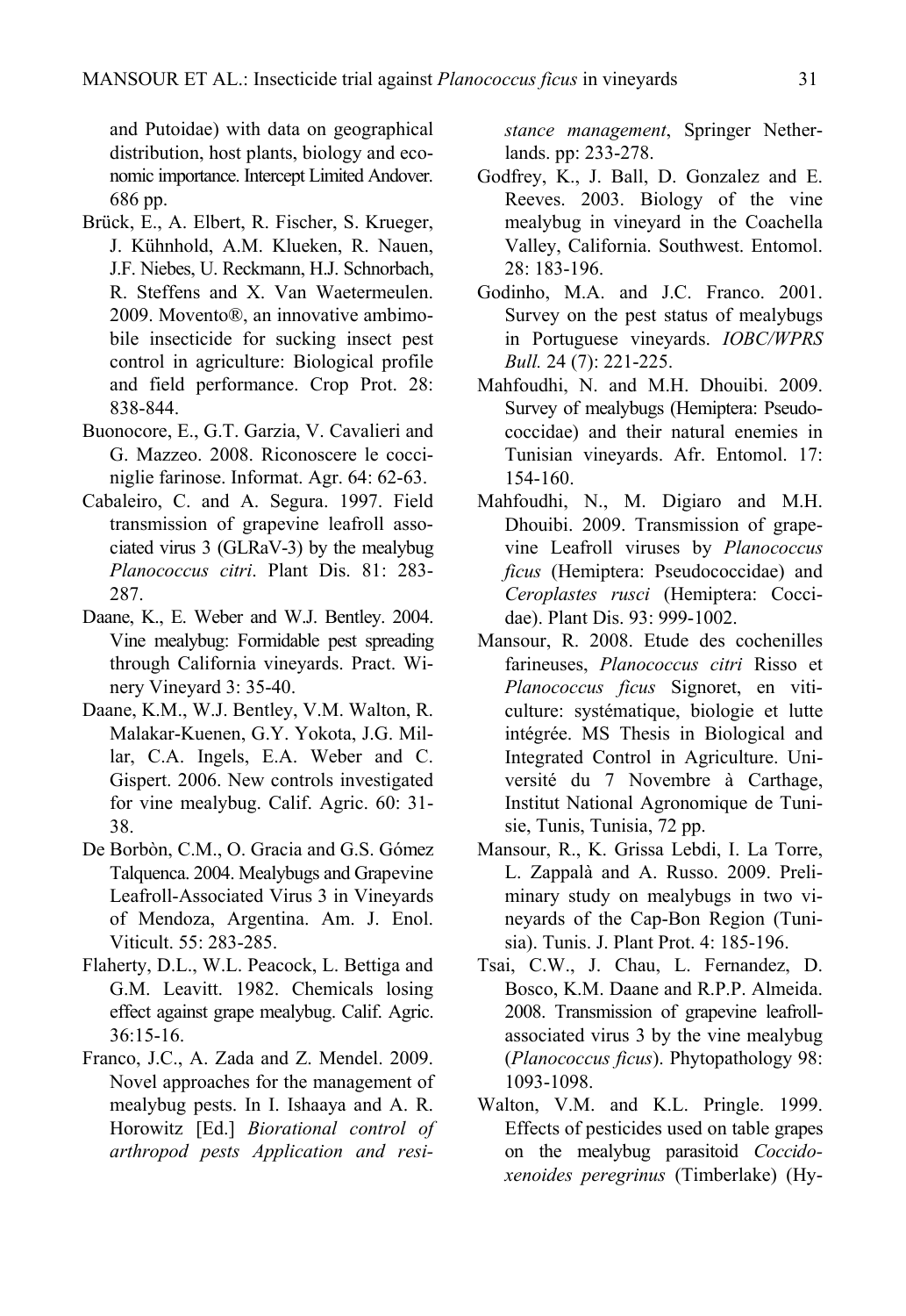menoptera: Encyrtidae). S. Afr. J. Enol. Vitic. 20: 31-34.

- Walton, V.M. and K.L. Pringle. 2004. A survey of mealybugs and associated natural enemies in vineyards in the Western Cape Province, South Africa. *S.* Afr. J. Enol. Vitic. 25: 23-25.
- Walton, V.M., K.M. Daane and K.L. Pringle. 2004*.* Monitoring *Planococcus ficus* in South African vineyards with sex pheromone-baited traps. Crop Prot. 23: 1089-1096.
- Walton, V.M., K. Krüger, D.L. Saccaggi and I.M. Millar. 2009. A survey of scale insects (Sternorryncha: Coccoidea) occurring on table grapes in South Africa. 6pp. J. Insect Sci. 9:47.
- Youssfi, F.E. 2007. Bio-écologie de *Planococcus citri* Risso (Hemiptera: Pseudococcidae) et essai de lutte. MS Thesis in Organic Agriculture*.* Université du 7 Novembre à Carthage, Institut National Agronomique de Tunisie, Tunisia, 95 pp.